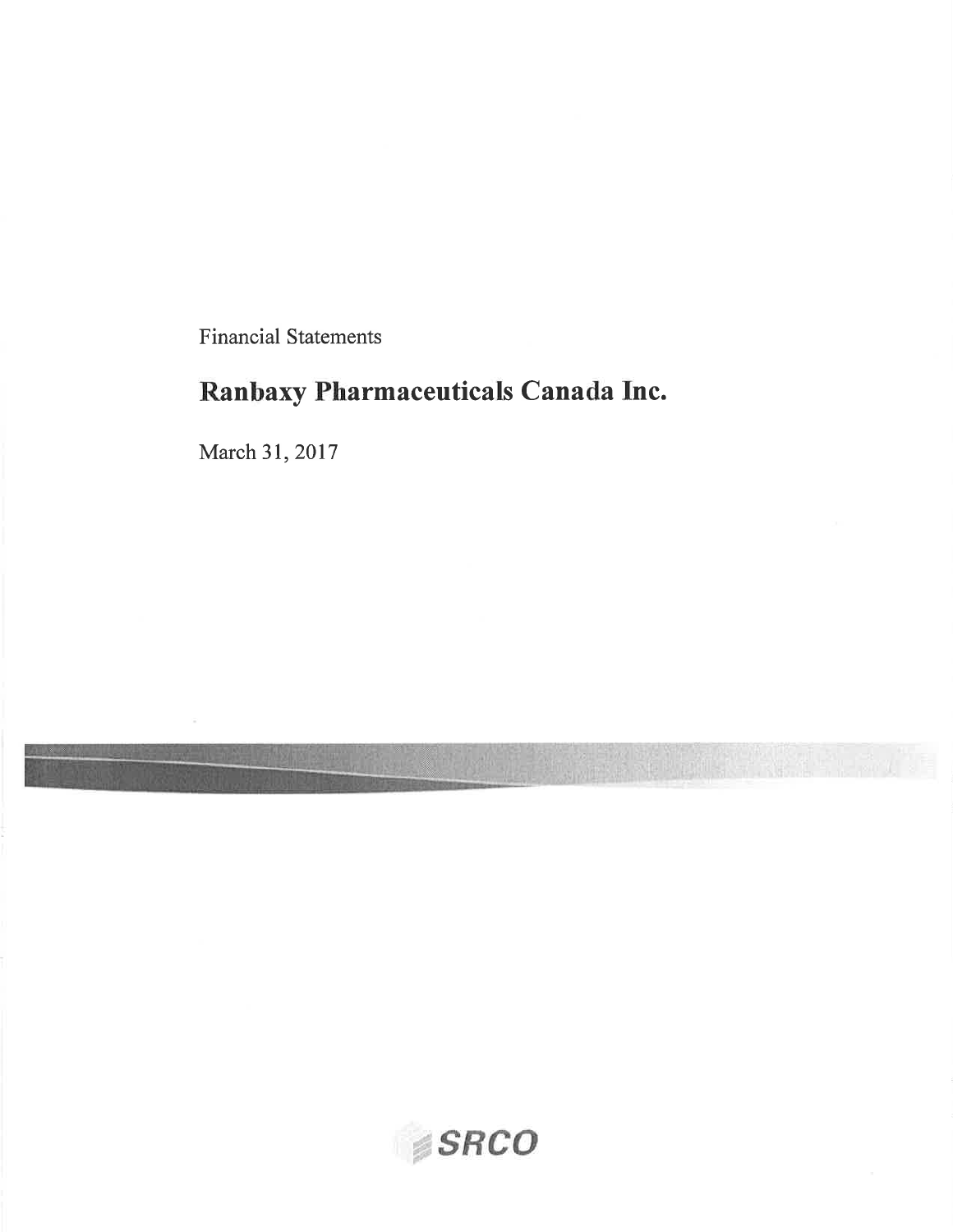March 3I, 2017

Table of contents

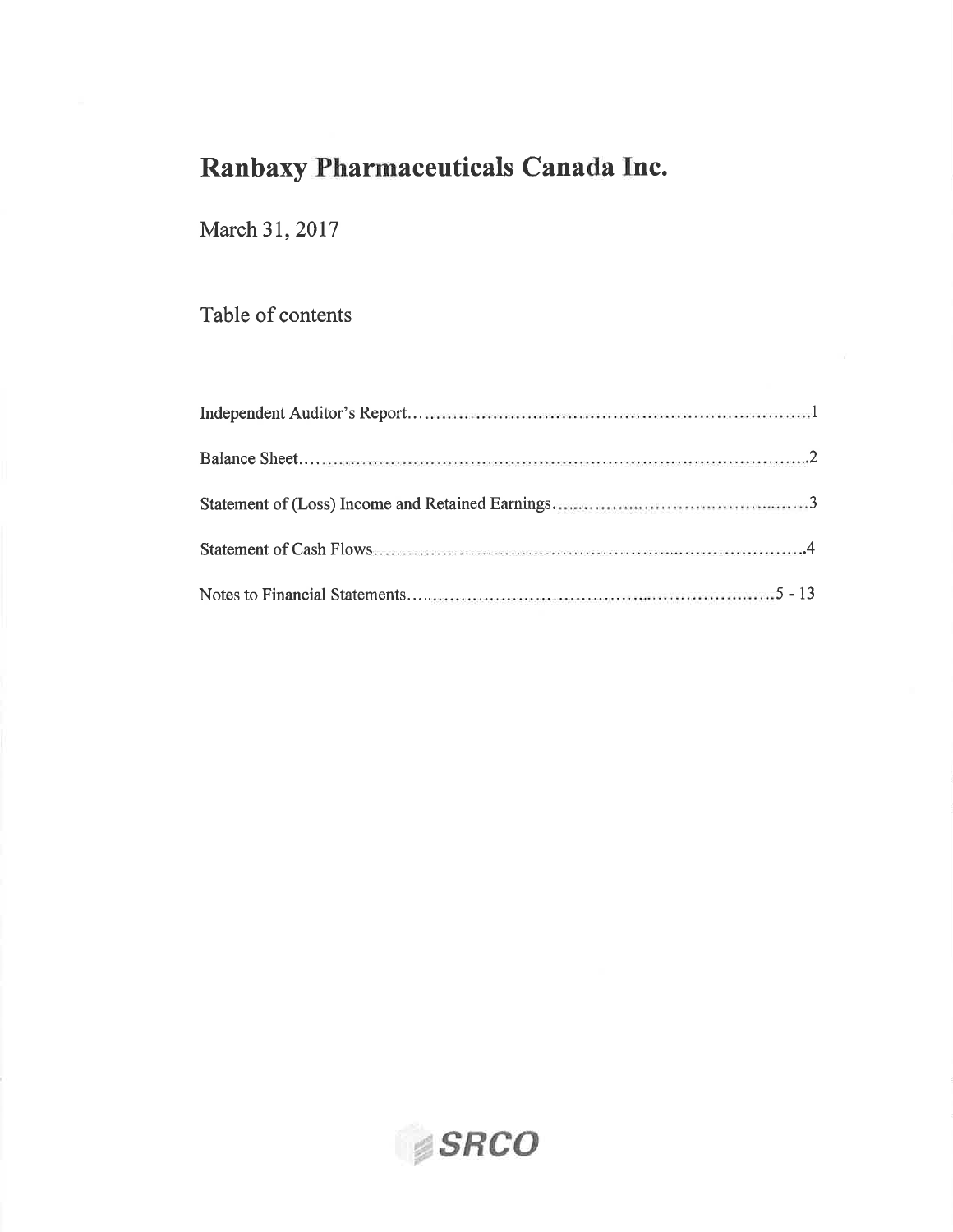

Chartered Professional Accountants Licensed Public Accountants Park Place Corporate Centre 15 Wertheim Court, Suite 409 Richmond Hill, ON L4B 3H7

Tel: 905 882 9500 &416671 7292 Fax: 905 882 9580 Email: info@srco.ca www.srco.ca

#### **INDEPENDENT AUDITOR'S REPORT**

#### To the Shareholder of Ranbaxy Pharmaceuticals Canada Inc.

We have audited the accompanying financial statements of **Ranbaxy Pharmaceuticals Canada Inc.** (the "Company"), which comprise the balance sheet as at March 31, 2017, and the statements of (loss) income and retained earnings, and cash flows for the year then ended, and a summary of significant accounting policies and other explanatory information.

#### Management's Responsibility for the Financial Statements

Management is responsible for the preparation and fair presentation of these financial statements in accordance with Canadian accounting standards for private enterprises, and for such internal control as management determines is necessary to enable the preparation of financial statements that are free from material misstatement, whether due to fraud or error.

#### **Auditor's Responsibility**

Our responsibility is to express an opinion on these financial statements based on our audit. We conducted our audit in accordance with Canadian generally accepted auditing standards. Those standards require that we comply with ethical requirements and plan and perform the audit to obtain reasonable assurance about whether the financial statements are free from material misstatement.

An audit involves performing procedures to obtain audit evidence about the amounts and disclosures in the financial statements. The procedures selected depend on the auditor's judgment, including the assessment of the risks of material misstatement of the financial statements, whether due to fraud or error. In making those risk assessments, the auditor considers internal control relevant to the entity's preparation and fair presentation of the financial statements in order to design audit procedures that are appropriate in the circumstances, but not for the purpose of expressing an opinion on the effectiveness of the entity's internal control. An audit also includes evaluating the appropriateness of accounting policies used and the reasonableness of accounting estimates made by management, as well as evaluating the overall presentation of the financial statements.

We believe that the audit evidence we have obtained is sufficient and appropriate to provide a basis for our audit opinion.

#### **Opinion**

In our opinion, the financial statements present fairly, in all material respects, the financial position of Ranbaxy Pharmaceuticals Canada Inc. as at March 31,2017, and the results of its operations and its cash flows for the year then ended in accordance with Canadian accounting standards for private enterprises.

## SRCO PROFESSIONAL CORPORATION

CHARTERED PROFESSIONAL ACCOUNTANTS Authorized to practise public accounting by the Chartered Professional Accountants of Ontario

Richmond Hill, Ontario April 19, 2017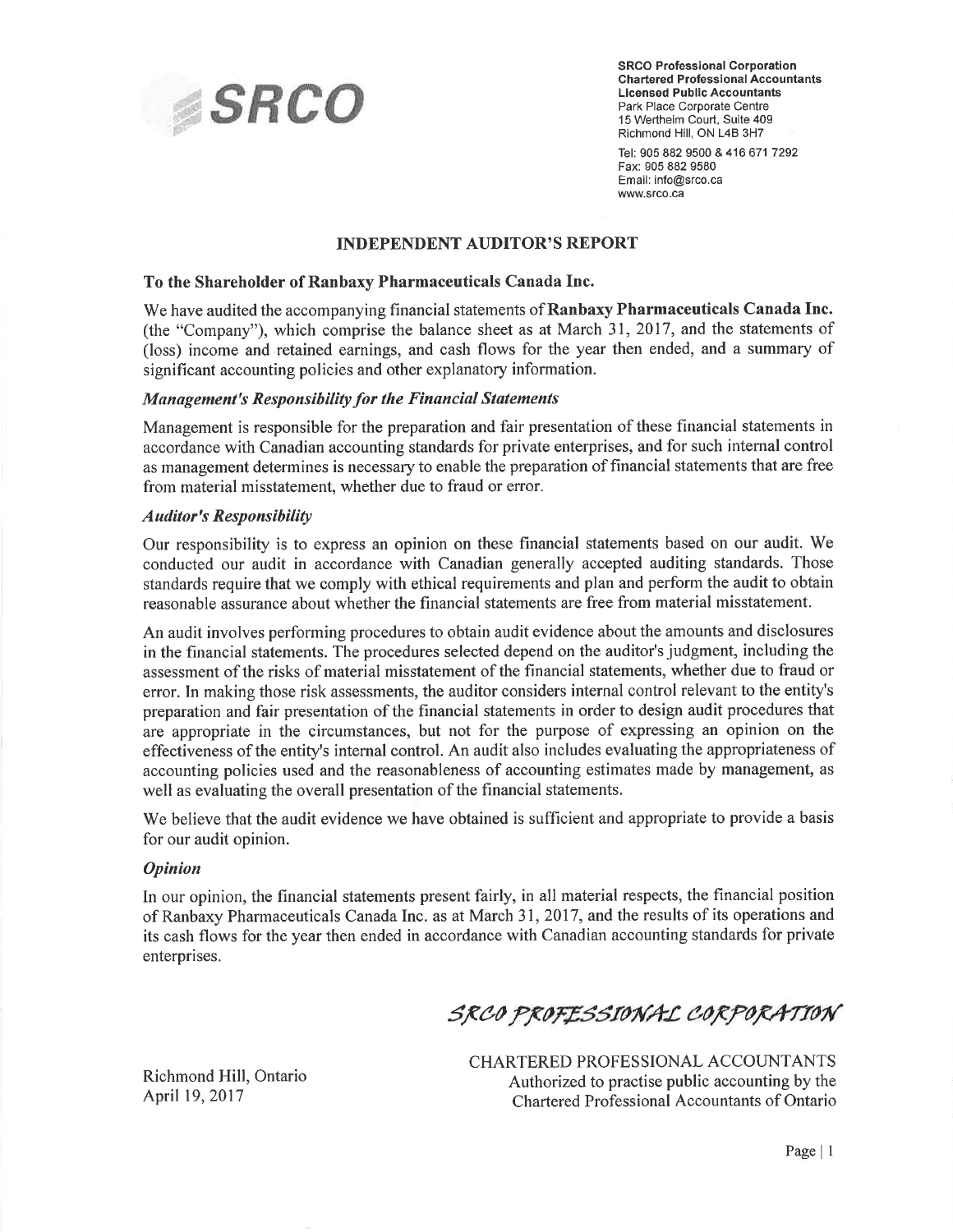## BALANCE SHEET

As at March 31,2017

|                                                    | 2017       | 2016       |
|----------------------------------------------------|------------|------------|
|                                                    | S          | S          |
| <b>ASSETS</b>                                      |            |            |
| <b>CURRENT</b>                                     |            |            |
| Cash                                               | 3,264,261  | 6,022,088  |
| Accounts receivable - trade, no allowance (Note 7) | 4,543,937  | 8,204,580  |
| Inventories (Note 3)                               | 10,788,948 | 13,573,309 |
| Prepaid expenses and deposits                      | 377,797    | 155,439    |
| Government remittances receivable                  | 566,029    | 491,241    |
|                                                    | 19,540,972 | 28,446,657 |
| PROPERTY AND EQUIPMENT (Note 4)                    | 17,668     | 46,733     |
|                                                    | 19,558,640 | 28,493,390 |
| <b>LIABILITIES AND SHAREHOLDER'S EQUITY</b>        |            |            |
| <b>CURRENT</b>                                     |            |            |
| Accounts payable and accrued liabilities (Note 7)  | 12,708,734 | 20,389,909 |
| Shareholder's Equity                               |            |            |
| Share capital (Note 5)                             | 2,250,100  | 2,250,100  |
| Retained earnings                                  | 4,599,806  | 5,853,381  |
|                                                    | 6,849,906  | 8,103,481  |
|                                                    | 19,558,640 | 28,493,390 |

See accompanying notes

On behalf of the Board:

 $\sim 10^{-1}$ 

Director

'MsRco

 $\sim 10^{-11}$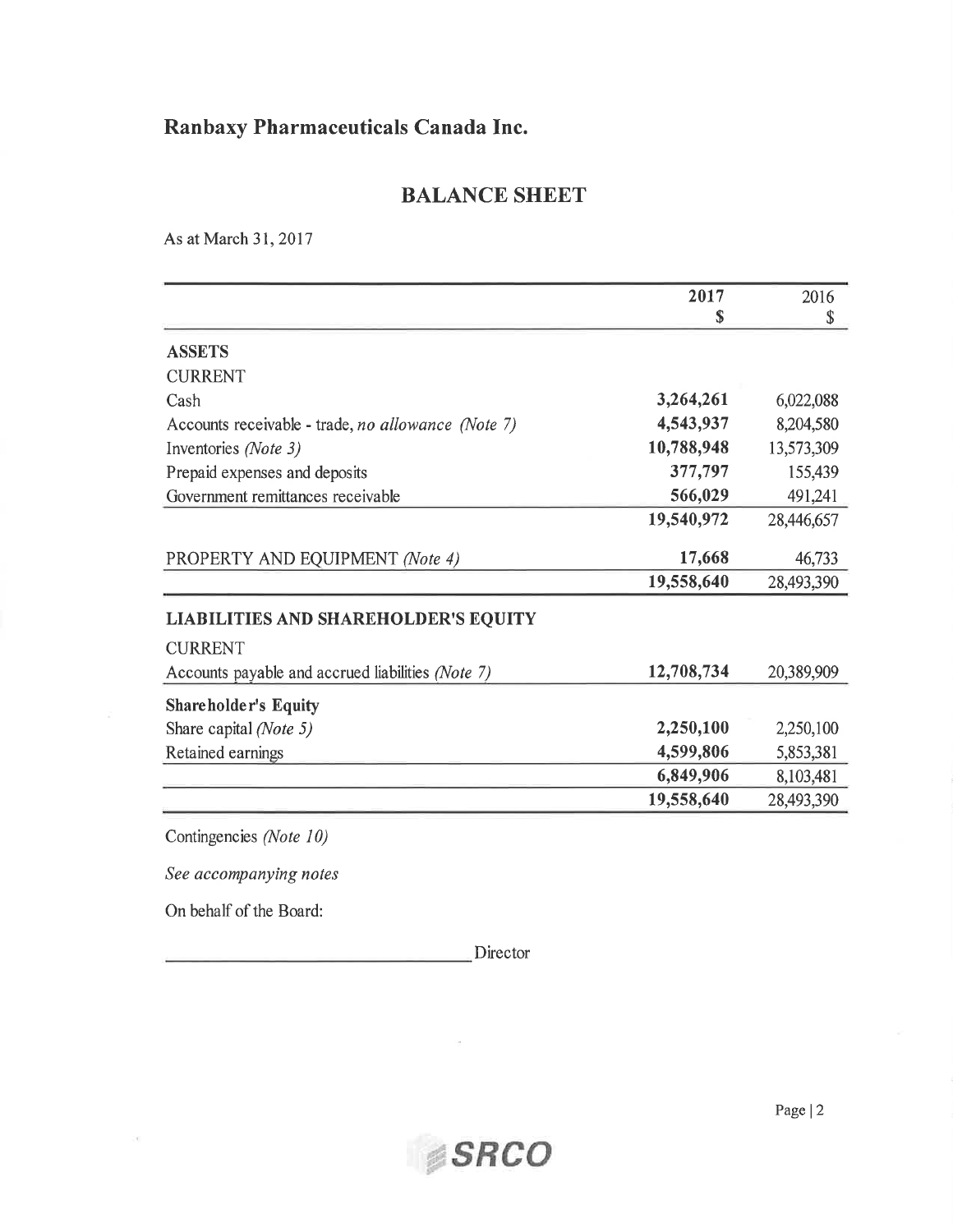## STATEMENT OF (LOSS) INCOME AND RETAINED EARNINGS

Year ended March 31, 2017

|                                                     | 2017           | 2016       |
|-----------------------------------------------------|----------------|------------|
|                                                     | S              | \$         |
| <b>REVENUE</b>                                      |                |            |
| Product sales                                       | 38,244,043     | 47,896,415 |
| Cost of sales                                       | 29,950,152     | 33,521,428 |
| <b>GROSS PROFIT</b>                                 | 8,293,891      | 14,374,987 |
|                                                     |                |            |
| <b>EXPENSES</b>                                     |                |            |
| Selling, general and administrative (Notes 6 and 7) | 9,429,656      | 12,500,869 |
| Interest and bank charges                           | 16,409         | 15,867     |
| Interest income                                     | (48, 271)      | (57,001)   |
| Foreign exchange loss                               | 126,156        | 269,482    |
| Amortization                                        | 23,516         | 56,154     |
|                                                     | 9,547,466      | 12,785,371 |
| (LOSS) INCOME BEFORE TAX                            | (1,253,575)    | 1,589.616  |
| <b>INCOME TAXES</b>                                 |                |            |
| Current (Note 8)                                    | $\overline{a}$ |            |
| Future (Note 8)                                     |                |            |
|                                                     |                |            |
| <b>NET (LOSS) INCOME</b>                            | (1, 253, 575)  | 1,589,616  |
| RETAINED EARNINGS, BEGINNING OF YEAR                | 5,853,381      | 4,263,765  |
| <b>RETAINED EARNINGS. END OF YEAR</b>               | 4,599,806      | 5.853.381  |

See accompanying notes

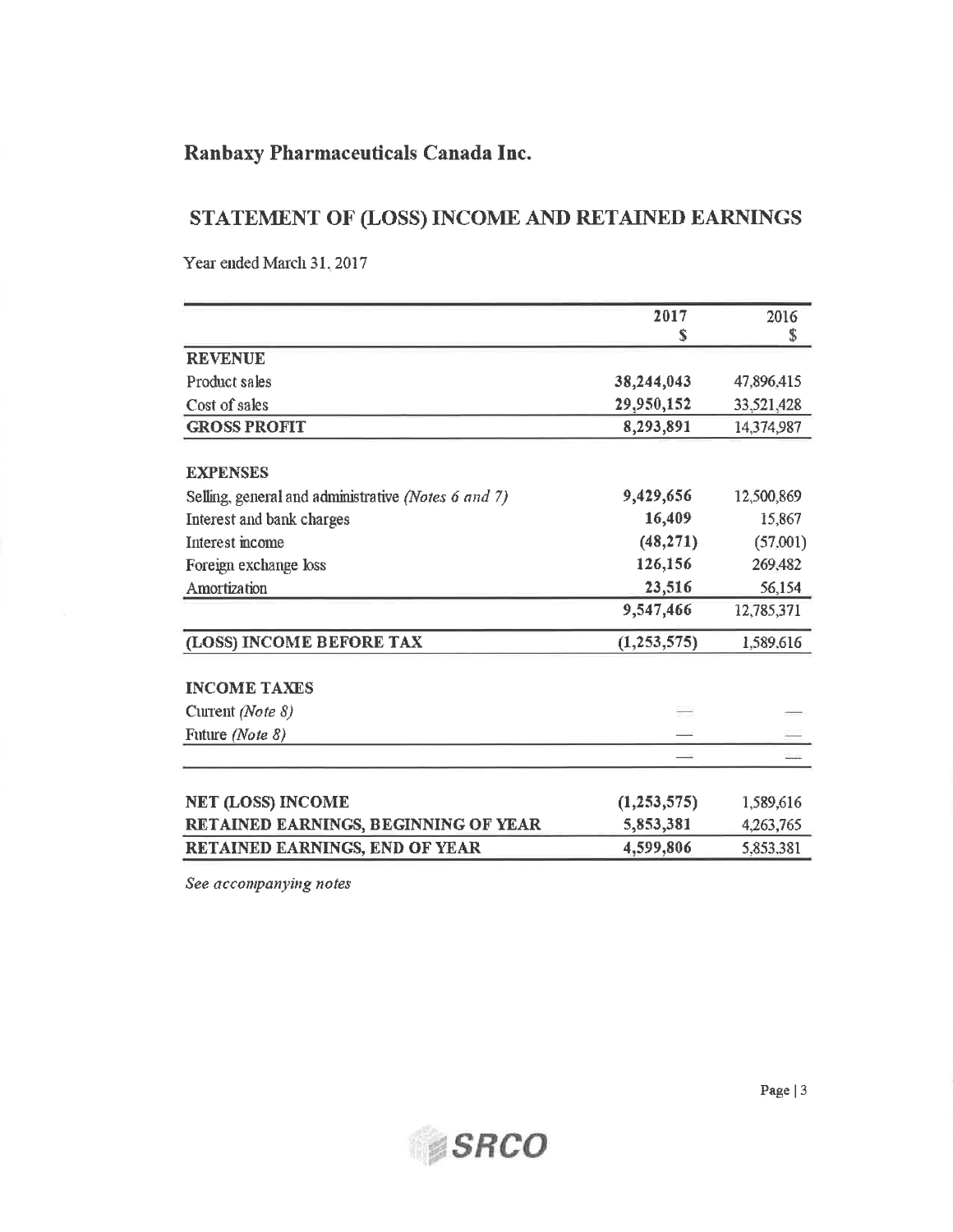## **STATEMENT OF CASH FLOWS**

Year ended March 31, 2017

|                                                         | 2017          | 2016        |
|---------------------------------------------------------|---------------|-------------|
|                                                         | S             | \$          |
|                                                         |               |             |
| <b>OPERATING ACTIVITIES</b>                             |               |             |
| Net (loss) income                                       | (1,253,575)   | 1.589,616   |
| Items not affecting cash:                               |               |             |
| Amortization                                            | 23,516        | 56,154      |
|                                                         | (1, 230, 059) | 1,645,770   |
| Changes in non-cash working capital balances related to |               |             |
| operations:                                             |               |             |
| Accounts receivable and other receivables               | 3,585,855     | 582,858     |
| <b>Inventories</b>                                      | 2,784,361     | 5,985,995   |
| Prepaid expenses and deposits                           | (222, 358)    | 48,200      |
| Income taxes recoverable                                |               | 540,000     |
| Accounts payable and accrued liabilities                | (7,681,175)   | (4,286,110) |
| Cash flow (used by) from operating activities           | (2,763,376)   | 4,516,713   |
|                                                         |               |             |
| <b>INVESTING ACTIVITIES</b>                             |               |             |
| Proceeds from disposal of property and equipment        | 5,549         |             |
| Cash flow provided by investing activities              | 5,549         |             |
|                                                         | (2,757,827)   | 4,516,713   |
| (DECREASE)/ INCREASE IN CASH                            | 6,022,088     | 1,505,375   |
| CASH, BEGINNING OF YEAR                                 |               |             |
| <b>CASH, END OF YEAR</b>                                | 3,264,261     | 6,022,088   |

See accompanying notes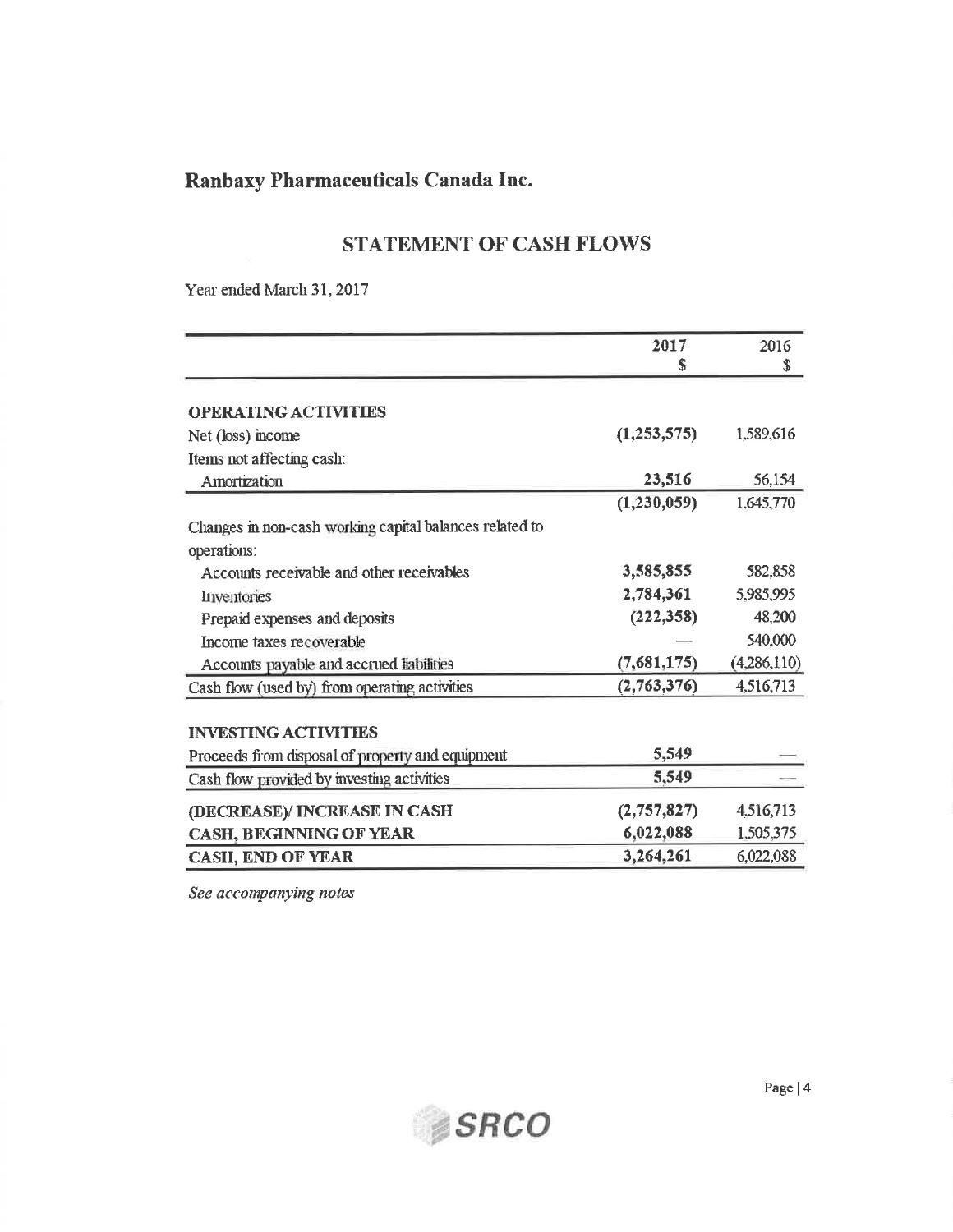## **NOTES TO FINANCIAL STATEMENTS**

#### March 31, 2017

#### **1. DESCRIPTION OF BUSINESS**

Ranbaxy Pharmaceuticals Canada Inc. (the "Company") was incorporated under the laws of the Province of Ontario on December 12, 2002. Its ultimate parent company is Sun Pharmaceutical Industries (the "Parent"). The Company's main activity is marketing and distribution of pharmaceutical products.

#### 2. SUMMARY OF SIGNIFICANT ACCOUNTING POLICIES

These financial statements have been prepared in accordance with Canadian accounting standards for private enterprises and include the following significant accounting policies:

#### Cash

Cash includes cash on hand and balances held in a financial institution.

#### **Revenue recognition**

Revenue from the product sales is recognized when significant risk and rewards in respect to ownership of the products have been passed to the customer, and when the following criteria have been met:

- persuasive evidence of an arrangement exists;
- there are no significant obligations remaining;
- the price is fixed and determinable; and
- collectability is reasonably assured

Revenue from product sales is recognized net of provisions for estimated discounts, returns, rebates and chargebacks offered to wholesale customers.

#### **Inventories**

Inventories, comprising of finished goods, are measured at the lower of cost and net realizable value. Cost is determined on a moving average basis. The cost of inventories includes freight and any other directly attributable costs. Net realizable value is determined on a basis of estimated selling prices, less costs necessary to make the sale. When circumstances which previously caused inventories to be written down below cost no longer exist, the previous impairment is reversed.

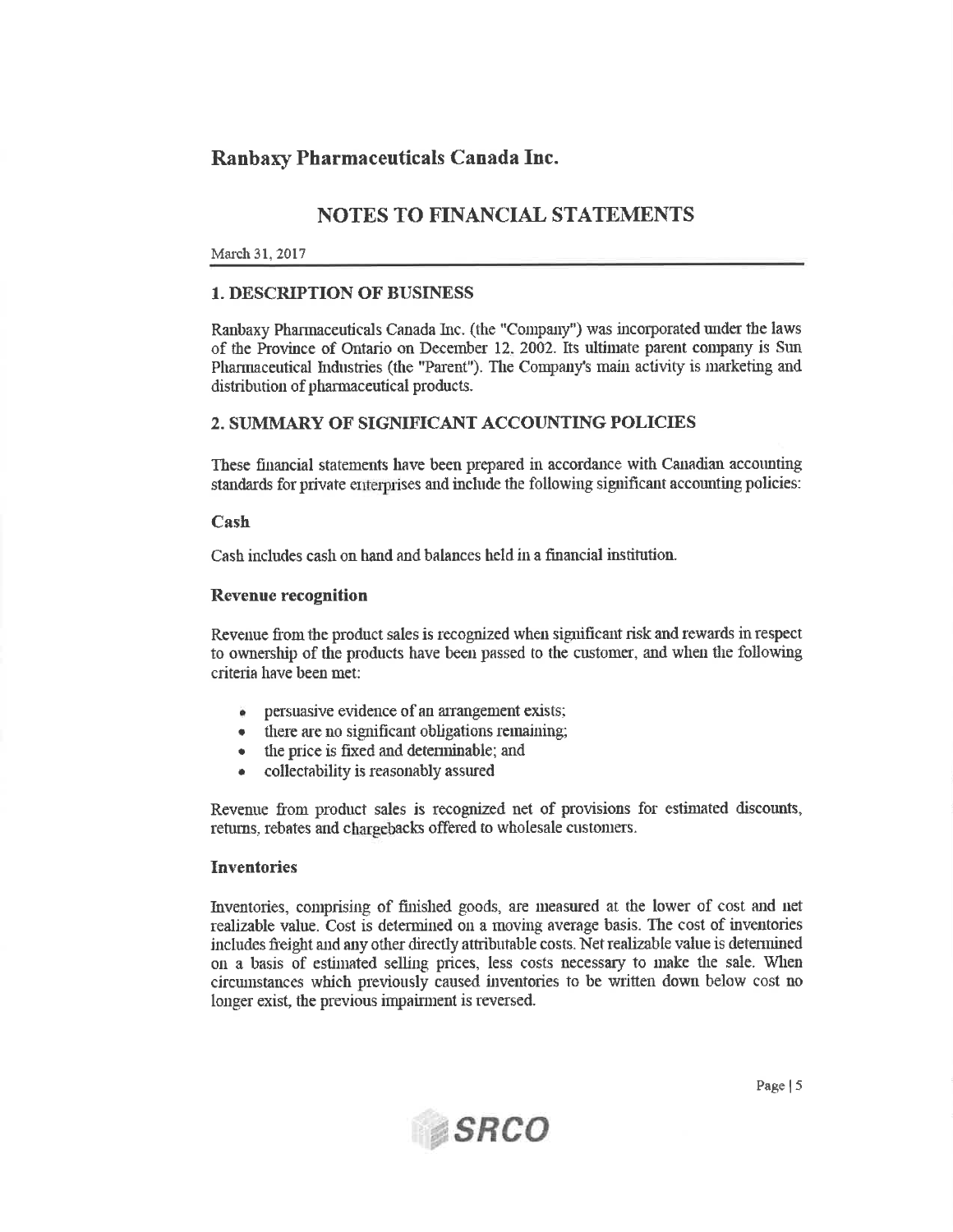## **NOTES TO FINANCIAL STATEMENTS**

#### March 31, 2017

#### 2. SUMMARY OF SIGNIFICANT ACCOUNTING POLICIES (Continued)

#### **Property and equipment**

Property and equipment are stated at cost less accumulated amortization. Property and equipment are amortized over their estimated useful lives at the following rates and methods:

| Furniture and fixtures | 5-10 years   | Straight-line |
|------------------------|--------------|---------------|
| Office equipment       | $3-10$ years | Straight-line |

#### **Impairment of long-lived assets**

Long-lived assets consist of property and equipment. Long-lived assets held for use are measured and amortized as described in the applicable accounting policies.

The Company performs impairment testing on long-lived assets held for use whenever events or changes in circumstances indicate that the carrying amount of an asset, or group of assets, may not be recoverable. The carrying amount of a long-lived asset is not recoverable if the carrying amount exceeds the sum of the undiscounted future cash flows from its use and disposal. If the carrying amount is not recoverable, impairment is then measured as the amount by which the asset's carrying amount exceeds its fair value. Fair value is measured using prices for similar items. Any impairment is included in net (loss) income for the year.

#### **Income taxes**

The Company accounts for income taxes using the future income taxes method. Under this method, future income tax assets and liabilities are recorded based on temporary differences between the carrying amount of balance sheet items and their corresponding tax bases. In addition, the future benefits of income tax assets, including unused tax losses, are recognized, subject to a valuation allowance, to the extent that it is more likely than not that such future benefits will ultimately be realized. Future income tax assets and liabilities are measured using substantively enacted tax rates and laws expected to apply when the tax liabilities or assets are to be either settled or realized.

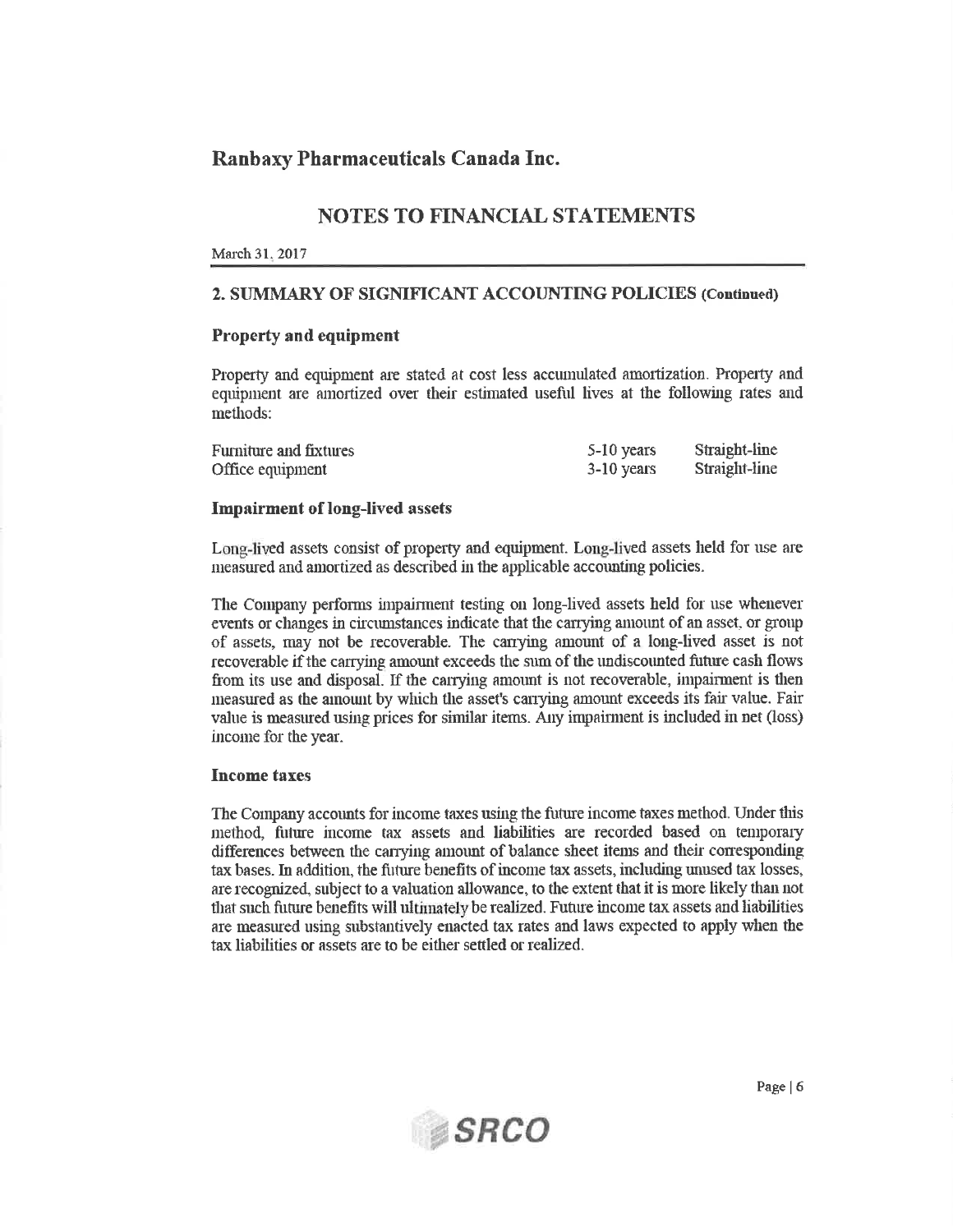## **NOTES TO FINANCIAL STATEMENTS**

#### March 31, 2017

#### 2. SUMMARY OF SIGNIFICANT ACCOUNTING POLICIES (Continued)

#### Foreign currency translation

These financial statements have been presented in Canadian dollars, the Company's functional currency.

Transaction amounts denominated in foreign currencies are translated into their Canadian dollar equivalents at exchange rates prevailing at the transaction dates. Carrying values of monetary assets and liabilities reflect the exchange rates at the balance sheet date. Gains and losses resulting from currency translation are included in the statement of (loss) income.

#### **Use of estimates**

The preparation of financial statements in conformity with Canadian accounting standards for private enterprises requires management to make estimates and assumptions that affect the reported amounts of assets and liabilities and disclosure of contingent assets and liabilities at the date of the financial statements, and the reported amounts of revenues and expenses during the year.

These estimates and assumptions are reviewed periodically, which include estimated useful lives of property and equipment, allowance for doubtful accounts, provisions for inventory obsolescence, valuation allowance for future tax benefits and accruals, and as adjustments become necessary they are reported in net (loss) income in the year in which they become known. Actual results may vary from the current estimates.

#### **Financial instruments**

The Company initially measures all its financial assets and liabilities at fair value, except for certain related party transactions that are measured at the carrying amount or exchange amount, as appropriate.

The Company subsequently measures all its financial assets and financial liabilities at cost or amortized cost.

Financial assets measured at cost or amortized cost includes cash and accounts receivable.

Financial liabilities measured at cost or amortized cost includes accounts payable and accrued liabilities.

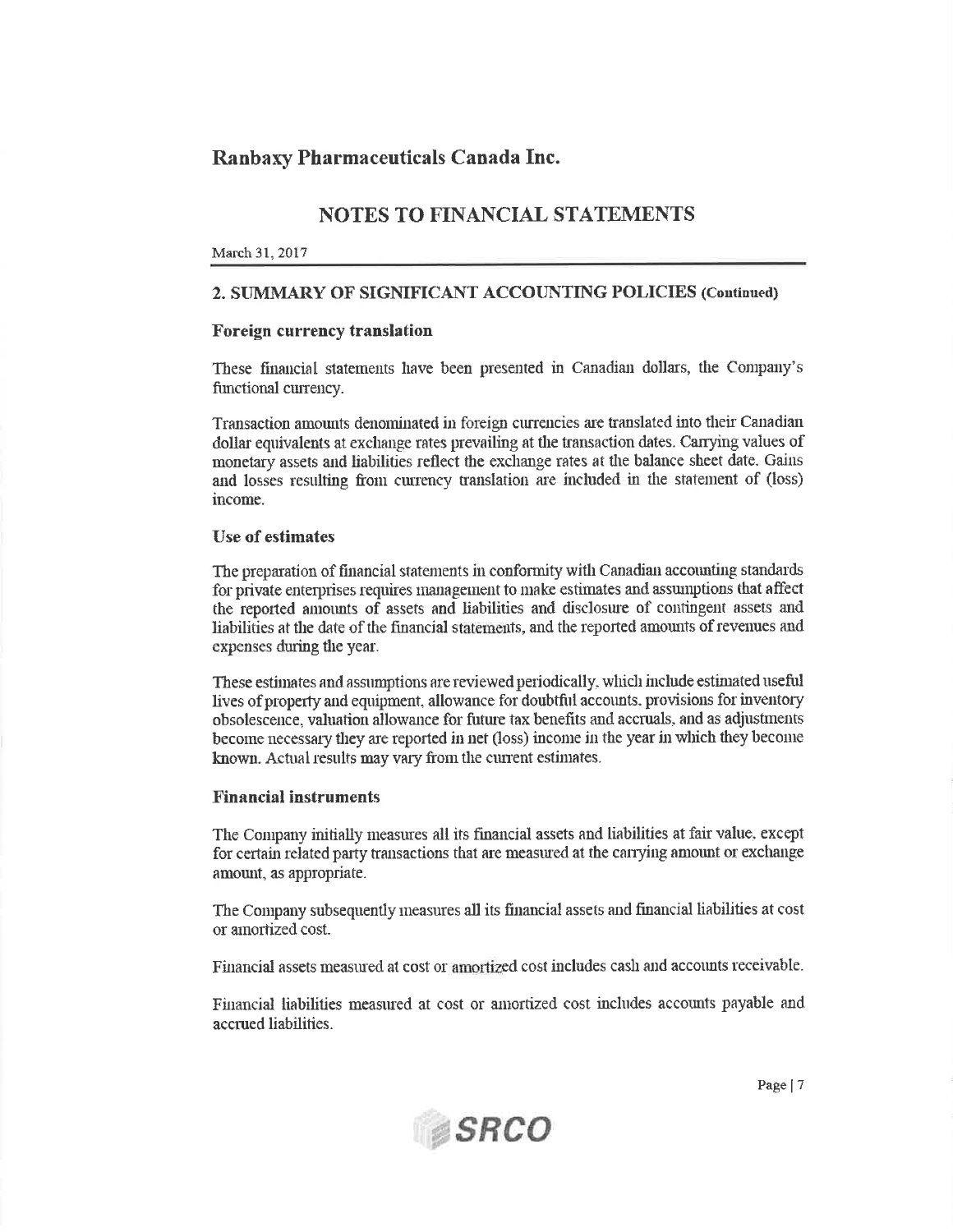## **NOTES TO FINANCIAL STATEMENTS**

#### March 31, 2017

#### 2. SUMMARY OF SIGNIFICANT ACCOUNTING POLICIES (Continued)

#### **Impairment of financial instruments**

For financial assets measured at cost or amortized cost are tested for impairment when there are indicators of impairment. The amount of write-down is recognized in net (loss) income. A previously recognized impairment loss may be reversed to the extent of improvement, directly or by adjusting the allowance account, provided it is no greater than the amount that would have been reported at the date of the reversal had the impairment not been recognized previously. The amount of the reversal is recognized in net (loss) income.

#### **3. INVENTORIES**

|                        | 2017        | 2016        |
|------------------------|-------------|-------------|
|                        |             |             |
| Finished goods         | 19,118,325  | 19,288,147  |
| Inventory obsolescence | (8,329,377) | (5,714,838) |
|                        | 10,788,948  | 13,573,309  |

The cost of inventories recognized as an expense and included in the cost of sales was \$29,950,152 (2016 - \$33,521,428).

#### **4. PROPERTY AND EQUIPMENT**

Property and equipment consist of the following:

|                        | Cost    | <b>Accumulated</b><br>amortization | <b>2017 Net</b><br>book value | <b>2016 Net</b><br>book value |
|------------------------|---------|------------------------------------|-------------------------------|-------------------------------|
|                        |         |                                    |                               |                               |
| Furniture and fixtures | 282,201 | (282,201)                          | $-$                           | 6,838                         |
| Office equipment       | 481,585 | (463.917)                          | 17,668                        | 39,895                        |
|                        | 763,786 | (746, 118)                         | 17,668                        | 46,733                        |

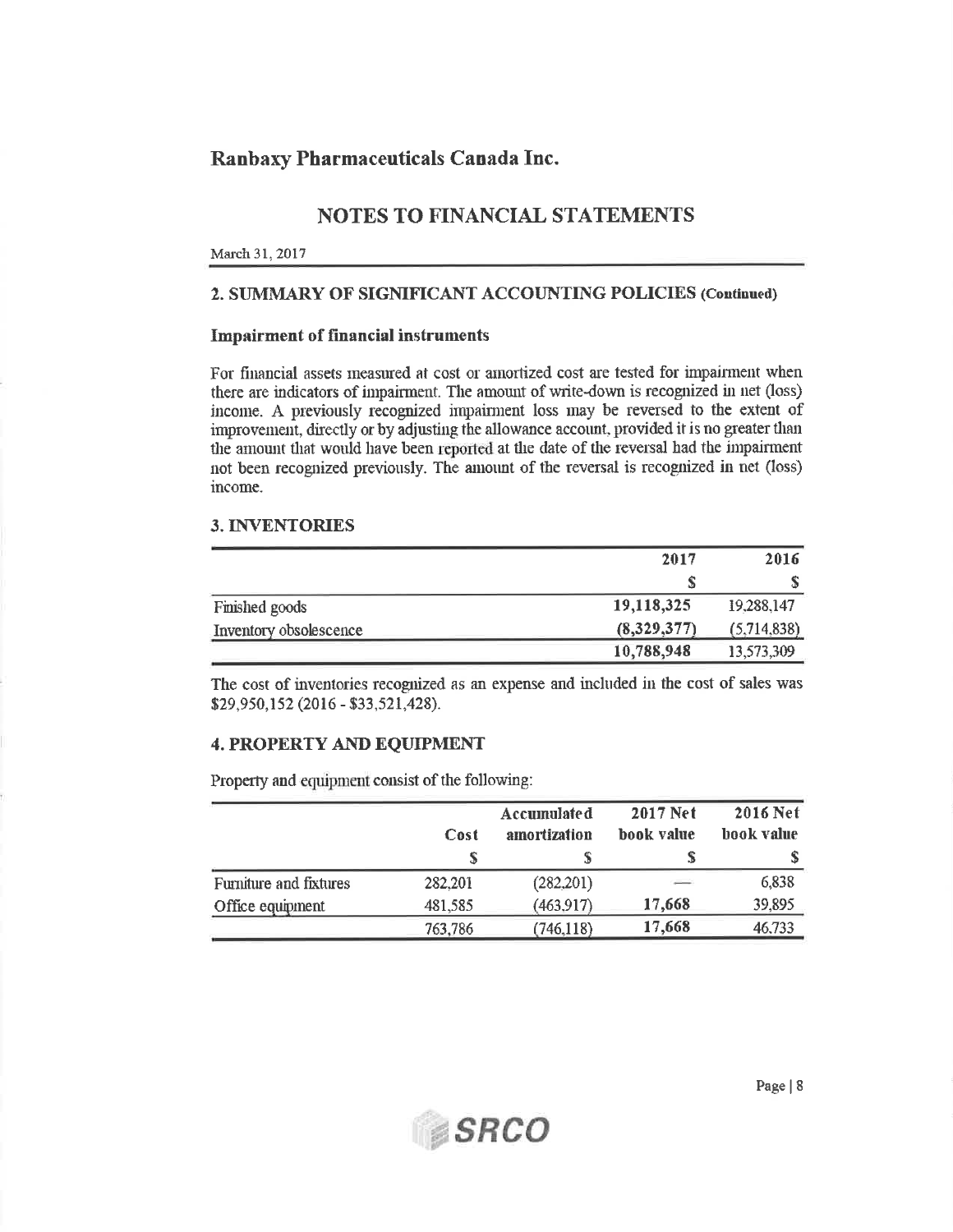## **NOTES TO FINANCIAL STATEMENTS**

#### March 31, 2017

#### **5. SHARE CAPITAL**

Share capital consists of the following:

| 2017      | 2016      |
|-----------|-----------|
|           |           |
|           |           |
|           |           |
|           |           |
| 2,250,100 | 2,250,100 |
|           |           |

#### **6. EMPLOYEE FUTURE BENEFITS**

The Company participates in a registered savings plan covering substantially all eligible employees. The plan allows for employees to contribute up to 18% of their annual earnings to the plan subject to the statutory limits imposed by the tax authorities. The Company makes optional contributions of up to 3% of the annual earnings of the employees. After two years of service, the employees are fully vested with their share of the Company's contributions.

Contributions expensed by the Company during the year were \$27,865 (2016 - \$77,734) and are included in selling, general and administrative expenses.

#### 7. RELATED PARTY TRANSACTIONS

The following is a summary of the Company's related party transactions. They are considered to be related party transactions since the Parent has the ability to exercise significant influence through its ownership of shares and presence on the board of directors.

Included in accounts receivable is \$nil (2016 - \$398,406) owing from the Parent Company.

Included in accounts payable is \$1,879,853 (2016 - \$nil) owed to the Parent and \$1,171,142 (2016 - \$7,727,007) owed to a subsidiary of the Parent, respectively.

Included in cost of sales for the year are \$15,550,316 (2016 - \$13,065,755) of purchases from the Parent and  $$1,482,553$  (2016 -  $$3,139,720$ ) of purchases from a subsidiary of the Parent.



Page | 9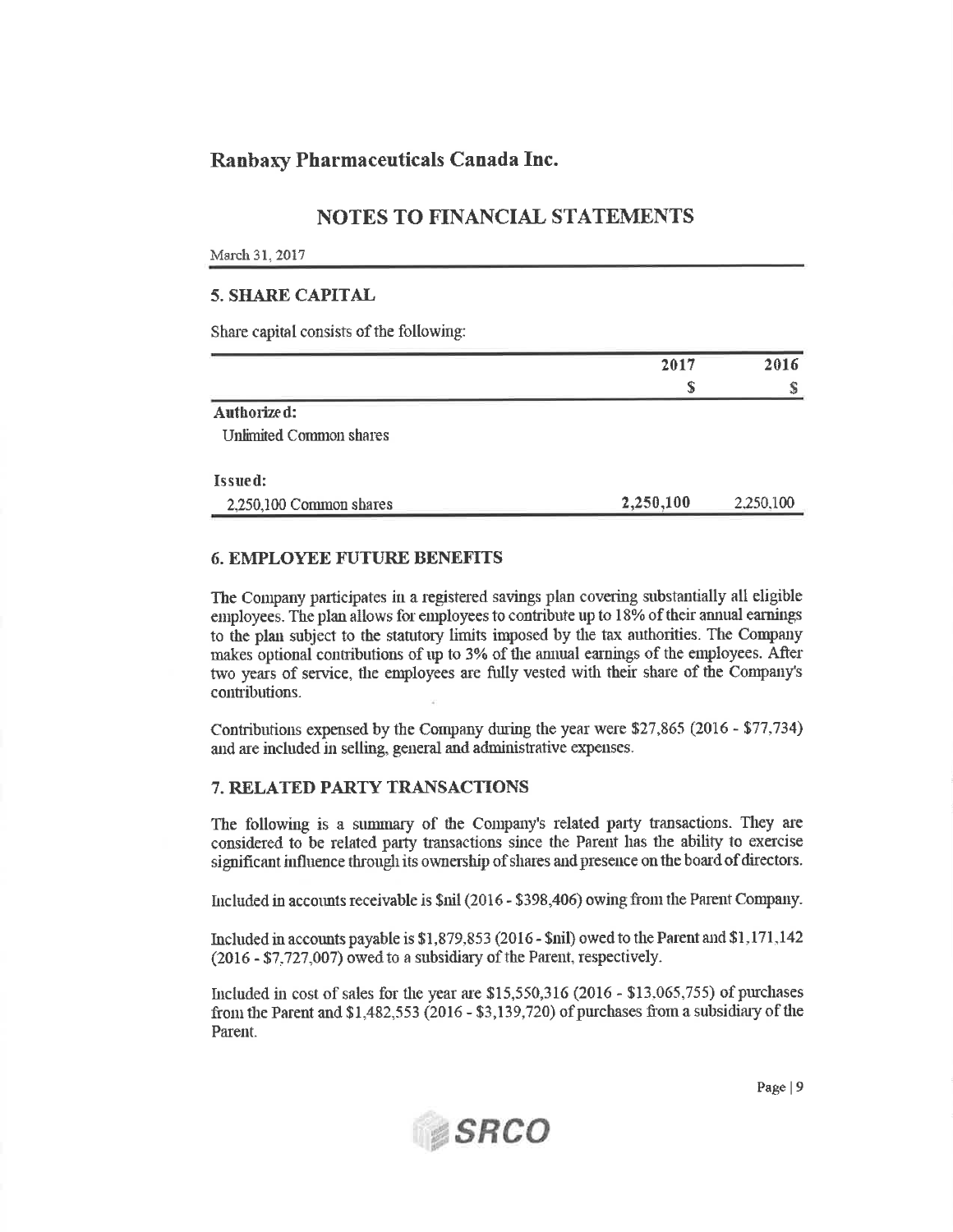## **NOTES TO FINANCIAL STATEMENTS**

#### March 31, 2017

#### 7. RELATED PARTY TRANSACTIONS (continued)

Included in sales for the year are \$nil (2016 - \$18,138) in sample sales to the subsidiary of the Parent.

Included in selling, general and administrative expenses for the year are \$753,321 (2016 -\$1,309,276) in management and service fees paid to a subsidiary of the Parent.

Included in selling, general and administrative expenses for the current year are \$3,019,647 (2016 - \$nil) in operational costs paid to another subsidiary of the Parent.

These transactions were in the normal course of operations and measured at the exchange amount, which is the amount of consideration established and agreed to by the related parties.

The balances receivable and payable are unsecured, non-interest bearing and have no set term of repayment.

#### **8. INCOME TAXES**

Future income taxes represent the future income tax benefits of temporary differences between tax and accounting bases of assets and liabilities consisting of:

|                                    | 2017          | 2016        |  |
|------------------------------------|---------------|-------------|--|
|                                    | \$            |             |  |
| Future income taxes - current      |               |             |  |
| Reserves on accounts receivable    |               |             |  |
| not deductible for income taxes    | 732,160       | 755,766     |  |
| Future income taxes - non-current  |               |             |  |
| Excess of carrying value over tax  |               |             |  |
| basis of property and equipment    | 15,555        | 15,204      |  |
| Non-capital losses carried forward | 1,199,567     | 845,452     |  |
|                                    | 1,215,122     | 860,656     |  |
| Future income tax benefits         | 1,947,282     | 1,616,422   |  |
| Valuation allowance                | (1, 947, 282) | (1,616,422) |  |
|                                    |               |             |  |

The effective income tax rate as a percentage of taxable income before income taxes is 26.5% (2016 - 26.5%).



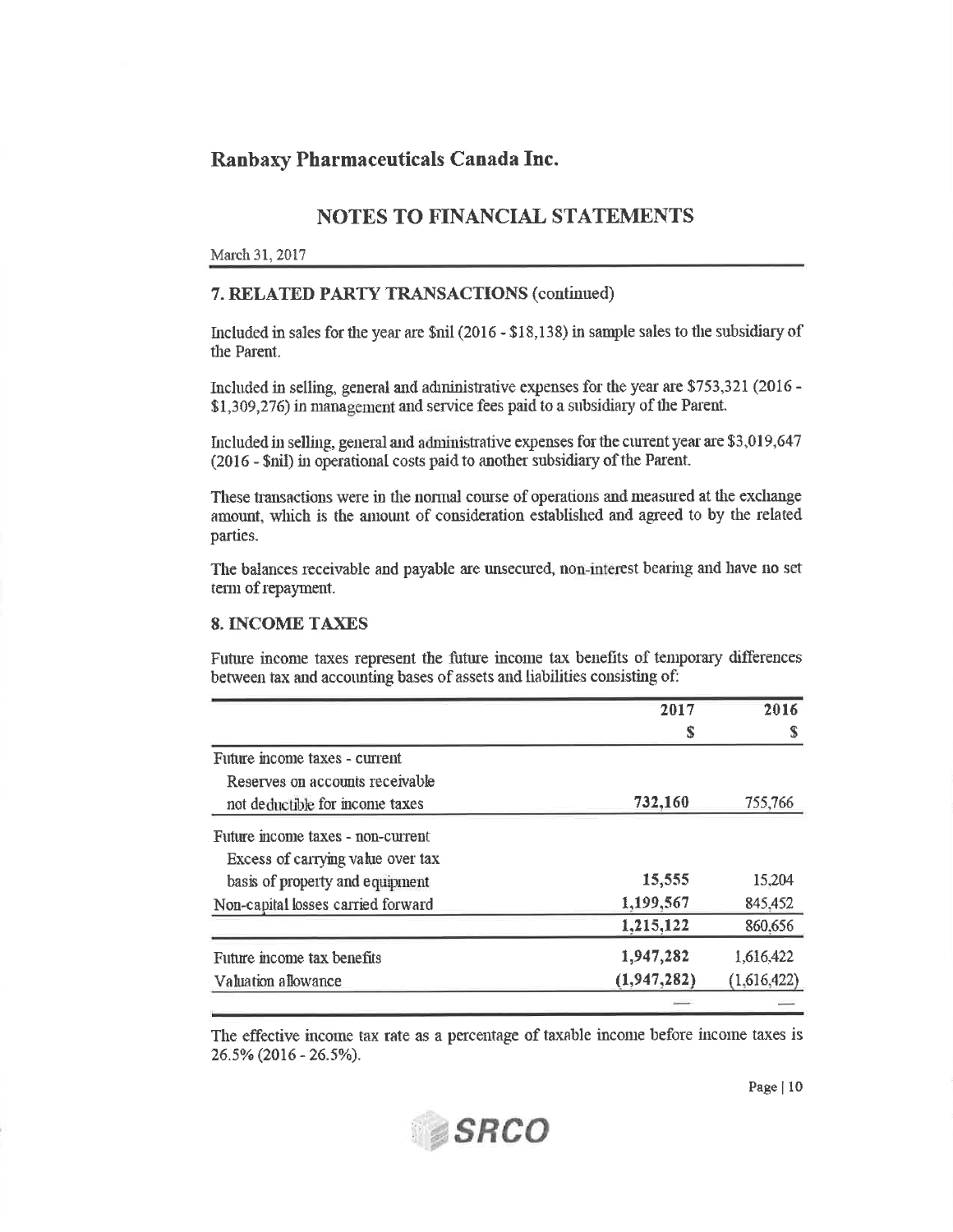## **NOTES TO FINANCIAL STATEMENTS**

#### March 31, 2017

#### **8. INCOME TAXES (continued)**

The Company has approximately \$4,526,669 (2016: \$3,190,384) operating losses available to be carried forward to future years. The benefits of these losses will be recognized in the period in which realized due to uncertainty as to their realization. Accordingly, the Company has taken a full valuation allowance and has not recorded future tax asset as at March 31, 2017.

#### 9. ECONOMIC DEPENDENCE

At March 31, 2017, three customers (2016 - three) account for approximately 89% (2016 - 77%) of accounts receivable and three customers (2016 - three) account for approximately 64% (2016 - 68%) of gross sales during the year then ended. Two of these companies are warehouse distributors who sell to the ultimate customers.

Inventory purchases from related parties accounted for 52% (2016 - 48%) of the purchases for the year ended March 31, 2017. Approximately 15% (2016 - 38%) of accounts payable at year end are owing to the Parent company and commonly controlled subsidiaries. The Company's operations depend on purchases from various related parties.

#### 10. CONTINGENCIES

The Company, along with other related parties, has been named as defendant in two separate product-related class action lawsuits. These lawsuits remain at an early stage, and as litigation is subject to many uncertainties, it is not possible to predict the ultimate outcome of these lawsuits or to estimate the amount of loss, if any. Therefore no provision has been recognized in the financial statements.

#### **11. FINANCIAL INSTRUMENTS**

The Company is exposed to various risks through its financial instruments. The following analysis provides a measure of the Company's risk exposure and concentrations at the balance sheet date, March 31, 2017:

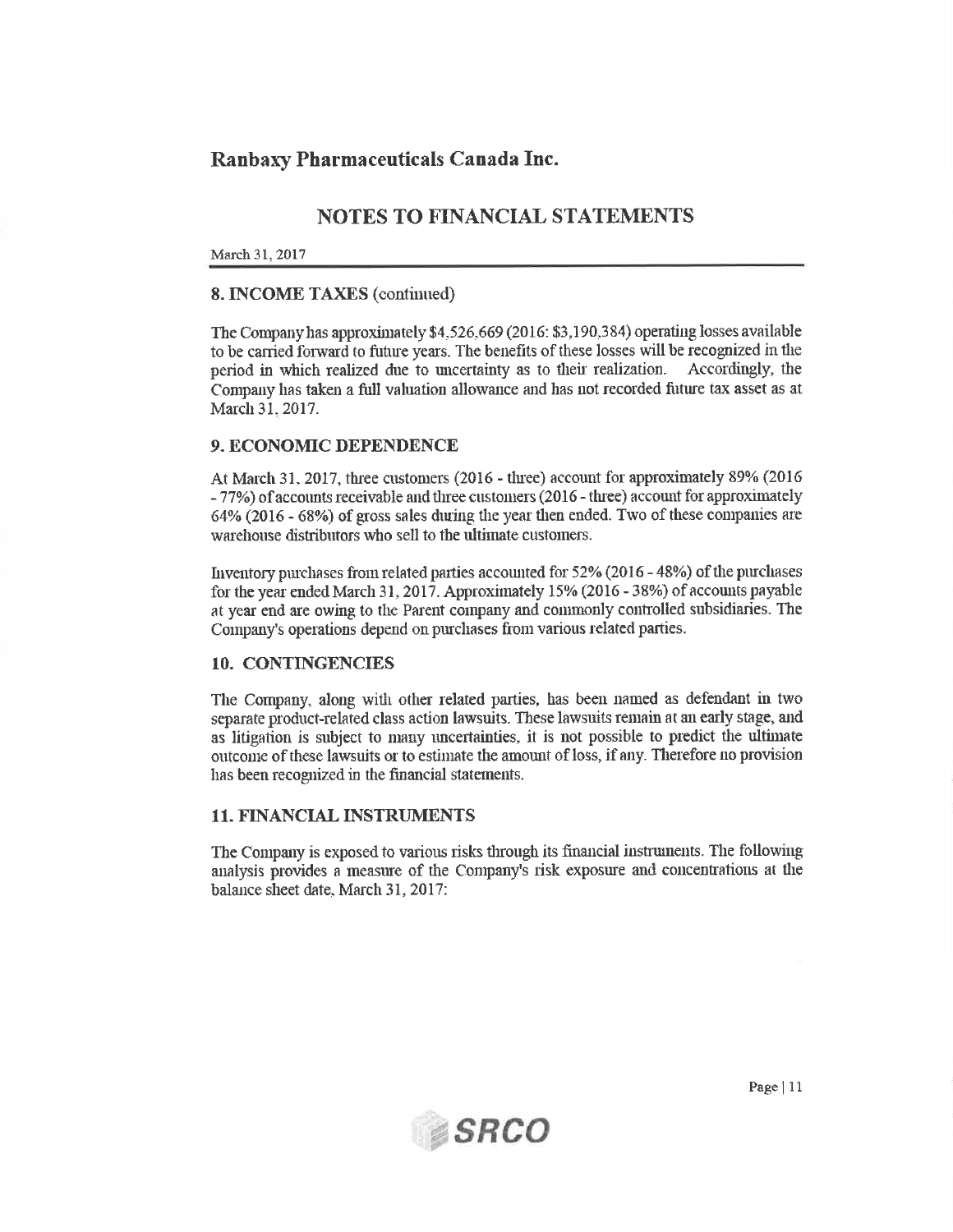## NOTES TO FINANCIAL STATEMENTS

#### March 31, 2017

#### 11. FINANCIAL INSTRUMENTS (continued)

#### **Credit risk**

Credit risk is the risk that a counter party will fail to perform its obligations. The Company's main credit risks relate to its accounts receivable and cash balances. The Company provides credit to its clients in the normal course of its operations. During the year ended March 31, 2017, three customers (2016 - three) accounted for 64% (2016 - 68%) of revenues from operations and three customers (2015 - three) accounted for 89% (2016 - 77%) of the accounts receivable as at that date. Credit risk is minimized by having large and stable customers. The Company believes that there is no unusual exposure associated with the collection of these receivables. The Company performs regular credit assessments of its customers and limits credit extended when deemed necessary. The Company manages the credit risk from its cash balances by maintaining its accounts with credit worthy and highly reputable financial institutions.

#### **Currency risk**

Currency risk is the risk that the fair value or future cash flows of a financial instrument will fluctuate because of changes in foreign exchange rates. The Company enters into purchase transactions denominated in Indian Rupees (INR) and United States Dollars (USD) currencies for which the related expense and accounts payable balances are subject to exchange rate fluctuations. The Company does not use derivative instruments to reduce its exposure to foreign currency risk.

Cash and accounts payable held in United States dollars as at year end are as follows:

|                  | 2017          | 2016      |
|------------------|---------------|-----------|
|                  | <b>USD \$</b> | USD\$     |
| Cash             | 481,918       | 887,401   |
| Accounts payable | 1,308,358     | 5,769,847 |

Related expenses held in United Stated dollars as at the year end are as follows:

**SRCO** 

|                  | 2017         | 2016      |
|------------------|--------------|-----------|
|                  | <b>USD S</b> | USD\$     |
| <b>Purchases</b> | 1,141,060    | 2,643,789 |
| Management fees  | 573,284      | 988,113   |

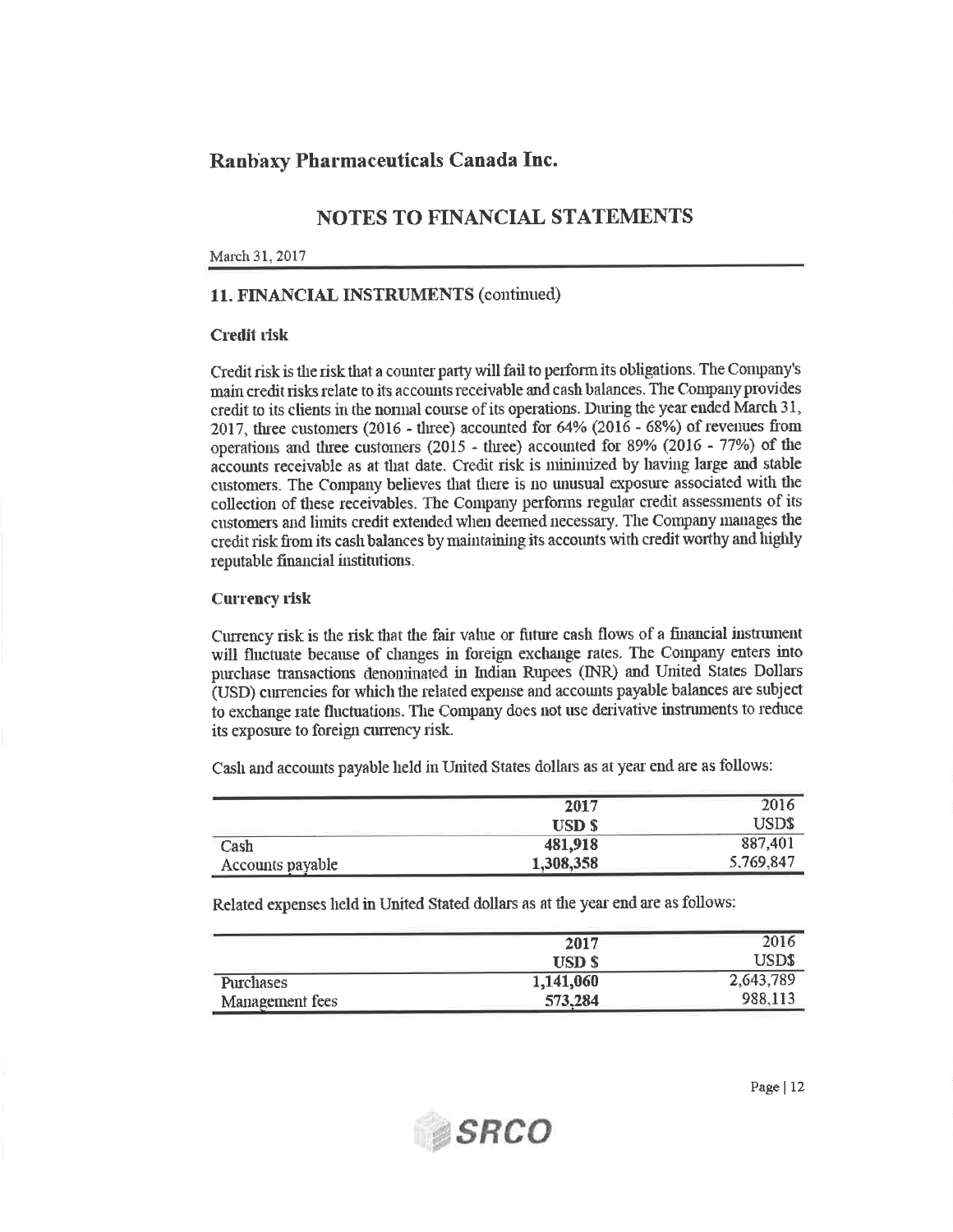## **NOTES TO FINANCIAL STATEMENTS**

#### March 31, 2017

## 11. FINANCIAL INSTRUMENTS (continued)

#### **Liquidity Risk**

Liquidity risk is the risk that an entity will encounter difficulty in meeting obligations associated with financial liabilities. The Company is exposed to this risk mainly in respect of its accounts payable. The Company manages liquidity risk by maintaining sufficient cash on hand to settle obligations as they arise

#### **Interest Rate Risk**

Interest rate risk is the risk that the value of a financial instrument might be adversely affected by a change in the interest rates. In seeking to minimize the risks from interest rate fluctuations, the Company manages exposure through its normal operating and financing activities. The Company is exposed to interest rate risk primarily through its floating interest rate overdraft and business line of credit facility that it utilizes.